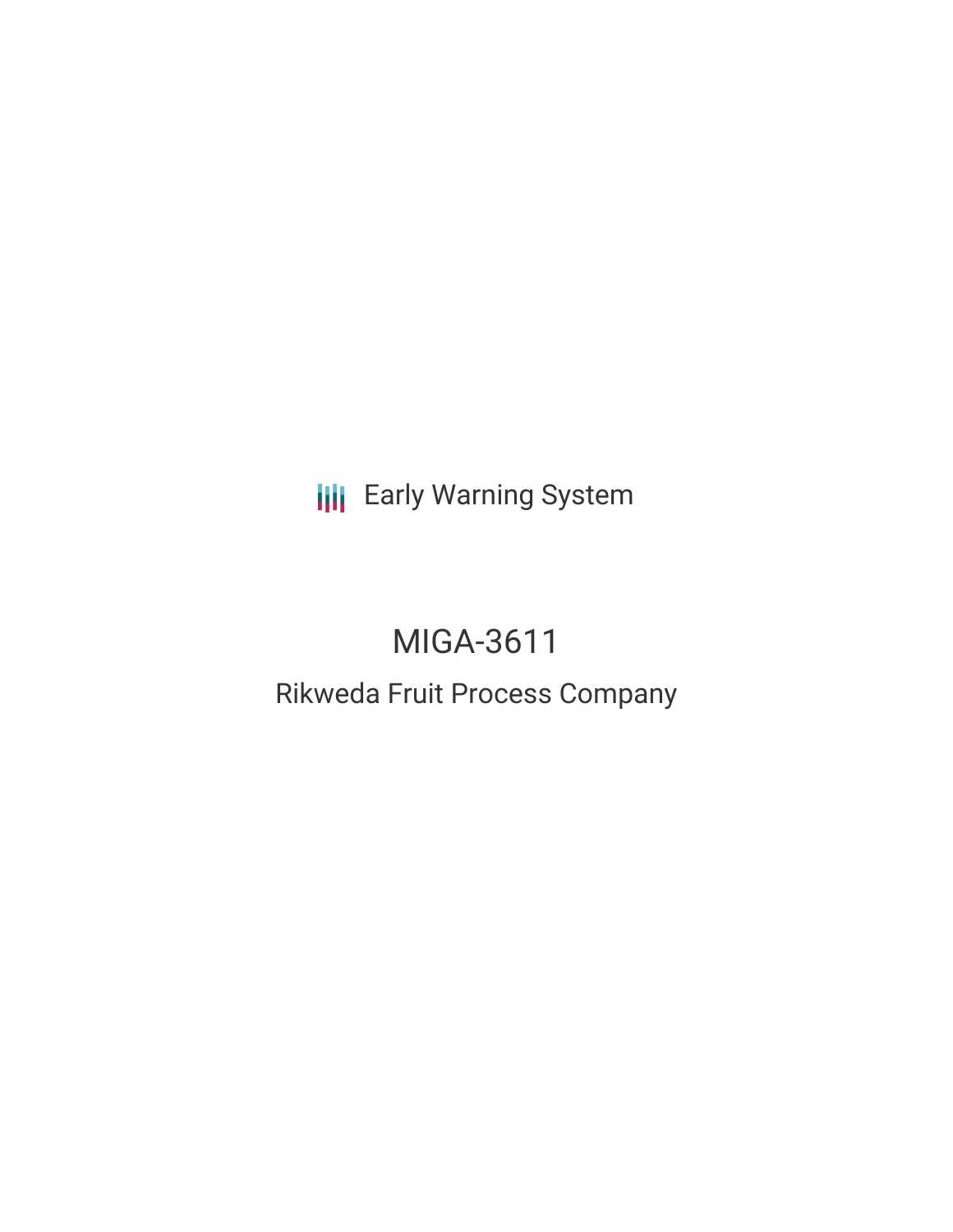

### **Quick Facts**

| <b>Countries</b>               | Afghanistan                                     |
|--------------------------------|-------------------------------------------------|
| <b>Financial Institutions</b>  | Multilateral Investment Guarantee Agency (MIGA) |
| <b>Status</b>                  | Proposed                                        |
| <b>Bank Risk Rating</b>        | B                                               |
| <b>Voting Date</b>             | 2018-01-11                                      |
| <b>Borrower</b>                | <b>Rikweda Trading DMCC</b>                     |
| <b>Sectors</b>                 | Agriculture and Forestry                        |
| <b>Investment Type(s)</b>      | Guarantee                                       |
| <b>Investment Amount (USD)</b> | \$9.00 million                                  |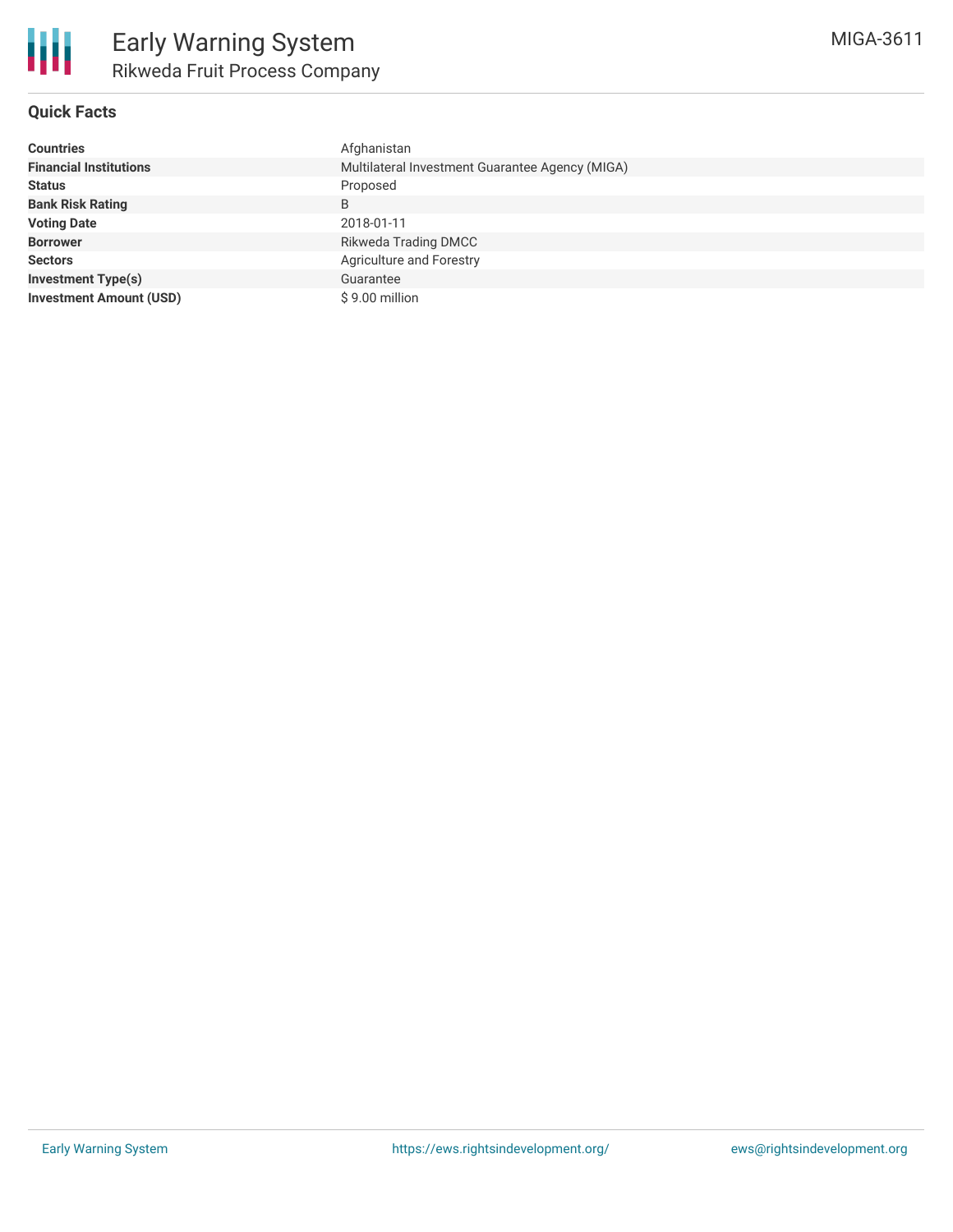

#### **Project Description**

This summary covers (i) an equity investment of US\$6 million by Rikweda Trading DMCC and (ii) the personal loan guarantees of US\$3 million from Mr. Mase Rikweda and Mr. Sulayman Rikweda, provided for Rikweda Fruit Process Company in Afghanistan. The investors have applied for MIGA guarantees of up to US\$9 million in total for a period of up to 10 years against the risk of war and civil disturbance.

The greenfield project involves the establishment and operation of a raisin producing and processing plant, Rikweda Fruit Process Company, located in Kabul, Afghanistan. The plant will have a 15,000 tons per annum production capacity and will directly procure raisins from approximately 3,000 farmers. Rikweda Fruit Process Company was formed in 2014 to specialize in the agricultural and horticultural development of Afghanistan's raisin production and processing sector.

Rikweda will directly procure raisins from approximately 3,000 farmers, providing them with sustainable access to consumer markets. Technical assistance and equipment will be provided to farmers to improve productivity and enhance agricultural practices. As such, the project will support a domestic value chain by doubling Afghanistan's local processing capacity for raisins. Exports of raisins would also generate additional revenues. The project will provide employment opportunities for 60 direct jobs and a number of indirect jobs across the value chain. By supporting the female producers, the Project will help pomote women's role in the sector.

MIGA's support for this investment is aligned with the World Bank Group's Afghanistan - Country Partnership Framework for the period FY17 to FY20, particularly with regard to supporting inclusive growth by laying the foundation for private sector development. This project is also aligned with MIGA's strategy of facilitating investments in conflict-affected environments, as well as countries eligible for assistance from the International Development Association.

The project would be underwritten through MIGA's Small Investment Program.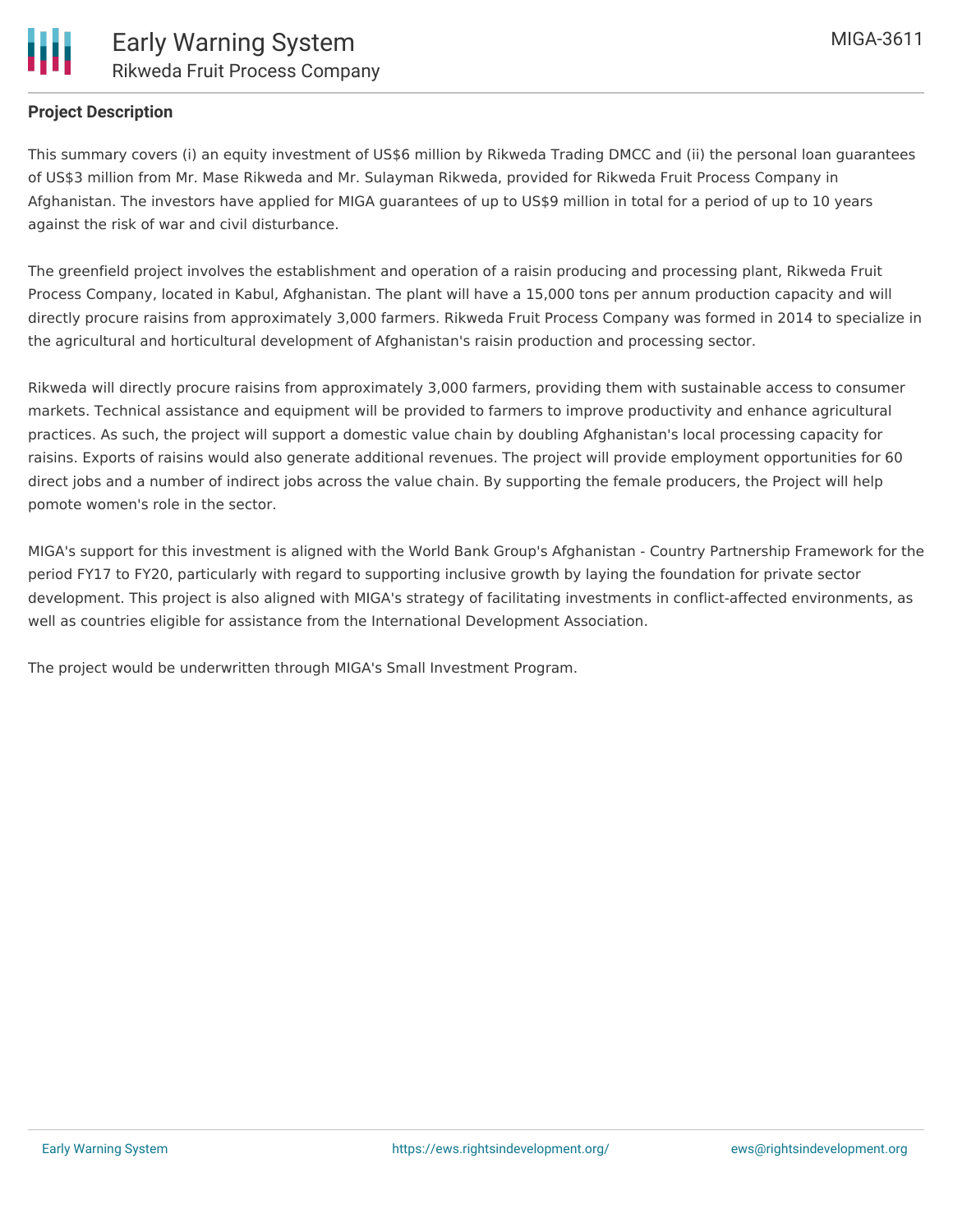#### **Investment Description**

Multilateral Investment Guarantee Agency (MIGA)